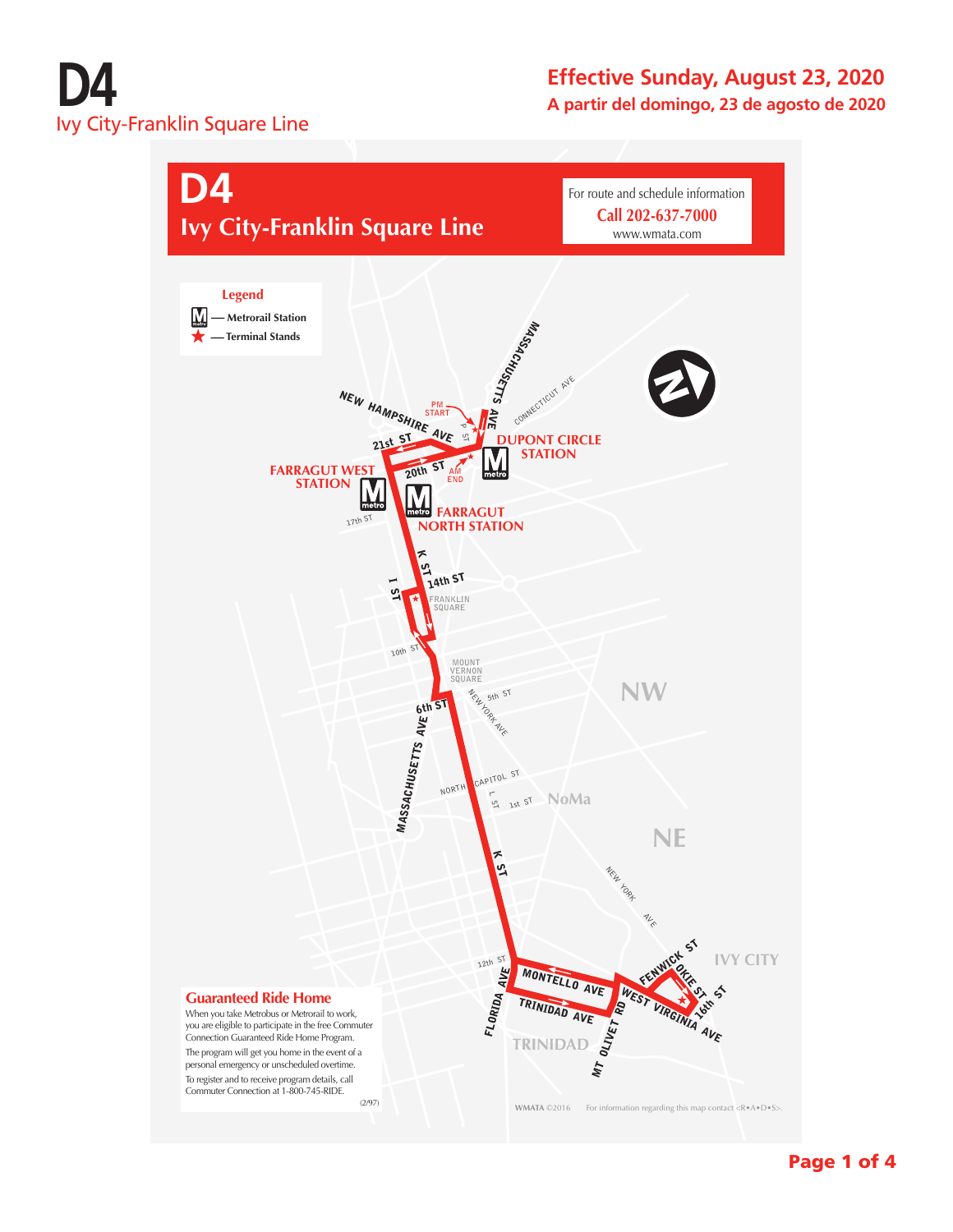## **Westbound To Franklin Square and Dupont Circle**

#### Monday thru Friday — De Lunes a viernes

| Route<br>Number | Okie<br>&<br>16th<br>Sts.<br><b>NE</b> | Montello<br>Ave. &<br>Mt.<br>Olivet<br>Rd. NE<br>(Trini-<br>dad) | K&<br>8th Sts.<br>NE | K<br>&<br>North<br>Capitol<br>Sts. NE<br>(NoMa) | Massachu-<br>setts Ave.<br>& 7th St.<br><b>NW</b><br>(Mount<br>Vernon<br>Square) | l & 13th<br>Sts. NW<br>(FRANK-<br>LIN<br><b>SQUARE)</b> |
|-----------------|----------------------------------------|------------------------------------------------------------------|----------------------|-------------------------------------------------|----------------------------------------------------------------------------------|---------------------------------------------------------|
|                 | AM                                     | <b>Service</b>                                                   |                      | - Servicio matutino                             |                                                                                  |                                                         |
| D4/             | 4:43                                   | 4:47                                                             | 4:52                 | 4:56                                            | 4:59                                                                             | 5:02                                                    |
| D4/             | 5:13                                   | 5:17                                                             | 5:22                 | 5:26                                            | 5:29                                                                             | 5:32                                                    |
| D4/             | 5:43                                   | 5:47                                                             | 5:52                 | 5:56                                            | 5:59                                                                             | 6:02                                                    |
| D4/             | 6:13                                   | 6:17                                                             | 6:22                 | 6:26                                            | 6:29                                                                             | 6:32                                                    |
| D4/             | 6:41                                   | 6:46                                                             | 6:52                 | 6:56                                            | 7:01                                                                             | 7:04                                                    |
| D4/             | 7:18                                   | 7:23                                                             | 7:29                 | 7:33                                            | 7:38                                                                             | 7:41                                                    |
| D4/             | 7:45                                   | 7:51                                                             | 7:59                 | 8:05                                            | 8:13                                                                             | 8:17                                                    |
| D4/             | 8:15                                   | 8:21                                                             | 8:29                 | 8:35                                            | 8:43                                                                             | 8:47                                                    |
| D4/             | 8:45                                   | 8:51                                                             | 8:59                 | 9:05                                            | 9:13                                                                             | 9:17                                                    |
| D4/             | 9:15                                   | 9:21                                                             | 9:29                 | 9:35                                            | 9:43                                                                             | 9:47                                                    |
| D4/             | 9:46                                   | 9:52                                                             | 9:59                 | 10:05                                           | 10:11                                                                            | 10:14                                                   |
| D4/             | 10:16                                  | 10:22                                                            | 10:29                | 10:35                                           | 10:41                                                                            | 10:44                                                   |
| D4/             | 10:46                                  | 10:52                                                            | 10:59                | 11:05                                           | 11:11                                                                            | 11:14                                                   |
| D4/             | 11:16                                  | 11:22                                                            | 11:29                | 11:35                                           | 11:41                                                                            | 11:44                                                   |
| D4/             | 11:46                                  | 11:52                                                            | 11:59                | 12:05                                           | 12:11                                                                            | 12:14                                                   |
|                 |                                        | <b>PM Service</b>                                                |                      | - Servicio vespertino                           |                                                                                  |                                                         |
| D4/             | 12:16                                  | 12:22                                                            | 12:29                | 12:35                                           | 12:41                                                                            | 12:44                                                   |
| D4/             | 12:46                                  | 12:52                                                            | 12:59                | 1:05                                            | 1:11                                                                             | 1:14                                                    |
| D4/             | 1:16                                   | 1:22                                                             | 1:29                 | 1:35                                            | 1:41                                                                             | 1:44                                                    |
| D4/             | 1:46                                   | 1:52                                                             | 1:59                 | 2:05                                            | 2:11                                                                             | 2:14                                                    |
| D4/             | 2:16                                   | 2:22                                                             | 2:29                 | 2:35                                            | 2:42                                                                             | 2:46                                                    |
| D4/             | 2:46                                   | 2:52                                                             | 2:59                 | 3:05                                            | 3:12                                                                             | 3:16                                                    |
| D4/             | 3:16                                   | 3:22                                                             | 3:29                 | 3:35                                            | 3:42                                                                             | 3:46                                                    |
| D4/             | 3:46                                   | 3:52                                                             | 3:59                 | 4:05                                            | 4:12                                                                             | 4:16                                                    |
| D4/             | 4:19                                   | 4:24                                                             | 4:29                 | 4:34                                            | 4:41                                                                             | 4:45                                                    |
| D4/             | 4:49                                   | 4:54                                                             | 4:59                 | 5:04                                            | 5:11                                                                             | 5:15                                                    |
| D4/             | 5:19                                   | 5:24                                                             | 5:29                 | 5:34                                            | 5:41                                                                             | 5:45                                                    |
| D4/             | 5:49                                   | 5:54                                                             | 5:59                 | 6:04                                            | 6:11                                                                             | 6:15                                                    |
| D4/             | 6:19                                   | 6:24                                                             | 6:29                 | 6:34                                            | 6:41                                                                             | 6:45                                                    |
| D4/             | 6:52                                   | 6:57                                                             | 7:02                 | 7:07                                            | 7:14                                                                             | 7:18                                                    |
| D4/             | 7:22                                   | 7:27                                                             | 7:32                 | 7:36                                            | 7:40                                                                             | 7:43                                                    |
| D4/             | 7:52                                   | 7:57                                                             | 8:02                 | 8:06                                            | 8:10                                                                             | 8:13                                                    |
| D4/             | 8:22                                   | 8:27                                                             | 8:32                 | 8:36                                            | 8:40                                                                             | 8:43                                                    |
| D4/             | 8:52                                   | 8:57                                                             | 9:02                 | 9:06                                            | 9:10                                                                             | 9:13                                                    |
| D4/             | 9:22                                   | 9:27                                                             | 9:32                 | 9:36                                            | 9:40                                                                             | 9:43                                                    |
| D4/             | 9:52                                   | 9:57                                                             | 10:02                | 10:06                                           | 10:10                                                                            | 10:13                                                   |
| D4/             | 10:22                                  | 10:27                                                            | 10:32                | 10:36                                           | 10:40                                                                            | 10:43                                                   |
| D4/             | 10:57                                  | 11:02                                                            | 11:07                | 11:11                                           | 11:15                                                                            | 11:18                                                   |
| D4/             | 11:27                                  | 11:32                                                            | 11:37                | 11:41                                           | 11:45                                                                            | 11:48                                                   |
| D4/             | 11:57                                  | 12:02                                                            | 12:07                | 12:11                                           | 12:15                                                                            | 12:18                                                   |

#### **Effective Sunday, August 23, 2020 A partir del domingo, 23 de agosto de 2020**

# **Eastbound To Ivy City**

#### Monday thru Friday — De Lunes a viernes

| Route<br>Number | ı<br>&<br>13 <sup>th</sup><br>Sts. NW<br>(Franklin<br>Square) | K<br>&<br>7th Sts.<br><b>NW</b><br>(Mount<br>Vernon<br>Square) | K<br>&<br>North<br>Capitol<br>Sts. NW<br>(NoMa) | K<br>&<br>8th Sts.<br>NE | Mt.<br>Olivet<br><b>Rd. &amp;</b><br>Montello<br>Ave. NE<br>(Trini-<br>dad) | Okie<br>&<br>16th<br>Sts.<br><b>NE</b><br>(IVY<br>CITY) |
|-----------------|---------------------------------------------------------------|----------------------------------------------------------------|-------------------------------------------------|--------------------------|-----------------------------------------------------------------------------|---------------------------------------------------------|
|                 |                                                               | <b>AM Service -</b>                                            |                                                 | - Servicio matutino      |                                                                             |                                                         |
| D4/             | 5:12                                                          | 5:16                                                           | 5:21                                            | 5:25                     | 5:31                                                                        | 5:34                                                    |
| D4/             | 5:42                                                          | 5:46                                                           | 5:51                                            | 5:55                     | 6:01                                                                        | 6:04                                                    |
| D4/             | 6:12                                                          | 6:16                                                           | 6:21                                            | 6:25                     | 6:31                                                                        | 6:34                                                    |
| D4/             | 6:39                                                          | 6:44                                                           | 6:50                                            | 6:55                     | 7:02                                                                        | 7:05                                                    |
| D4/             | 7:09                                                          | 7:14                                                           | 7:20                                            | 7:25                     | 7:32                                                                        | 7:35                                                    |
| D4/             | 7:34                                                          | 7:39                                                           | 7:45                                            | 7:50                     | 7:57                                                                        | 8:00                                                    |
| D4/             | 8:05                                                          | 8:10                                                           | 8:16                                            | 8:21                     | 8:28                                                                        | 8:31                                                    |
| D4/             | 8:34                                                          | 8:40                                                           | 8:46                                            | 8:51                     | 8:58                                                                        | 9:01                                                    |
| D4/             | 8:59                                                          | 9:05                                                           | 9:11                                            | 9:16                     | 9:23                                                                        | 9:26                                                    |
| D4/             | 9:29                                                          | 9:35                                                           | 9:41                                            | 9:46                     | 9:53                                                                        | 9:56                                                    |
| D4/             | 9:59                                                          | 10:05                                                          | 10:11                                           | 10:16                    | 10:23                                                                       | 10:26                                                   |
| D4/             | 10:29                                                         | 10:35                                                          | 10:41                                           | 10:46                    | 10:53                                                                       | 10:56                                                   |
| D4/             | 10:58                                                         | 11:05                                                          | 11:11                                           | 11:16                    | 11:24                                                                       | 11:27                                                   |
| D4/             | 11:28                                                         | 11:35                                                          | 11:41                                           | 11:46                    | 11:54                                                                       | 11:57                                                   |
| D4/             | 11:58                                                         | 12:05                                                          | 12:11                                           | 12:16                    | 12:24                                                                       | 12:27                                                   |
|                 |                                                               | <b>PM Service</b>                                              | <b>Servicio vespertino</b>                      |                          |                                                                             |                                                         |
| D4/             | 12:28                                                         | 12:35                                                          | 12:41                                           | 12:46                    | 12:54                                                                       | 12:57                                                   |
| D4/             | 12:58                                                         | 1:05                                                           | 1:11                                            | 1:16                     | 1:24                                                                        | 1:27                                                    |
| D4/             | 1:28                                                          | 1:35                                                           | 1:41                                            | 1:46                     | 1:54                                                                        | 1:57                                                    |
| D4/             | 1:58                                                          | 2:05                                                           | 2:11                                            | 2:16                     | 2:24                                                                        | 2:27                                                    |
| D4/             | 2:28                                                          | 2:35                                                           | 2:41                                            | 2:46                     | 2:54                                                                        | 2:57                                                    |
| D4/             | 2:57                                                          | 3:04                                                           | 3:11                                            | 3:16                     | 3:25                                                                        | 3:29                                                    |
| D4/             | 3:27                                                          | 3:34                                                           | 3:41                                            | 3:46                     | 3:55                                                                        | 3:59                                                    |
| D4/             | 3:57                                                          | 4:04                                                           | 4:11                                            | 4:16                     | 4:25                                                                        | 4:29                                                    |
| D4/             | 4:27                                                          | 4:34                                                           | 4:41                                            | 4:46                     | 4:55                                                                        | 4:59                                                    |
| D4/             | 4:57                                                          | 5:04                                                           | 5:11                                            | 5:16                     | 5:25                                                                        | 5:29                                                    |
| D4/             | 5:27                                                          | 5:34                                                           | 5:41                                            | 5:46                     | 5:55                                                                        | 5:59                                                    |
| D4/             | 5:57                                                          | 6:04                                                           | 6:11                                            | 6:16                     | 6:25                                                                        | 6:29                                                    |
| D4/             | 6:27                                                          | 6:34                                                           | 6:41                                            | 6:46                     | 6:55                                                                        | 6:59                                                    |
| D4/             | 7:00                                                          | 7:06                                                           | 7:11                                            | 7:16                     | 7:24                                                                        | 7:28                                                    |
| D4/             | 7:30                                                          | 7:36                                                           | 7:41                                            | 7:46                     | 7:54                                                                        | 7:58                                                    |
| D4/<br>D4/      | 8:00                                                          | 8:06                                                           | 8:11                                            | 8:16                     | 8:24                                                                        | 8:28                                                    |
| D4/             | 8:30                                                          | 8:36                                                           | 8:41                                            | 8:46                     | 8:54                                                                        | 8:58                                                    |
| D4/             | 9:00                                                          | 9:06                                                           | 9:11                                            | 9:16                     | 9:24                                                                        | 9:28                                                    |
| D4/             | 9:32<br>10:02                                                 | 9:37<br>10:07                                                  | 9:42<br>10:12                                   | 9:46<br>10:16            | 9:53<br>10:23                                                               | 9:56<br>10:26                                           |
| D4/             | 10:30                                                         | 10:35                                                          | 10:40                                           | 10:44                    | 10:51                                                                       | 10:54                                                   |
| D4/             | 11:00                                                         | 11:05                                                          | 11:10                                           | 11:14                    | 11:21                                                                       | 11:24                                                   |
| D4/             | 11:30                                                         | 11:35                                                          | 11:40                                           | 11:44                    | 11:51                                                                       | 11:54                                                   |
|                 |                                                               |                                                                |                                                 |                          |                                                                             |                                                         |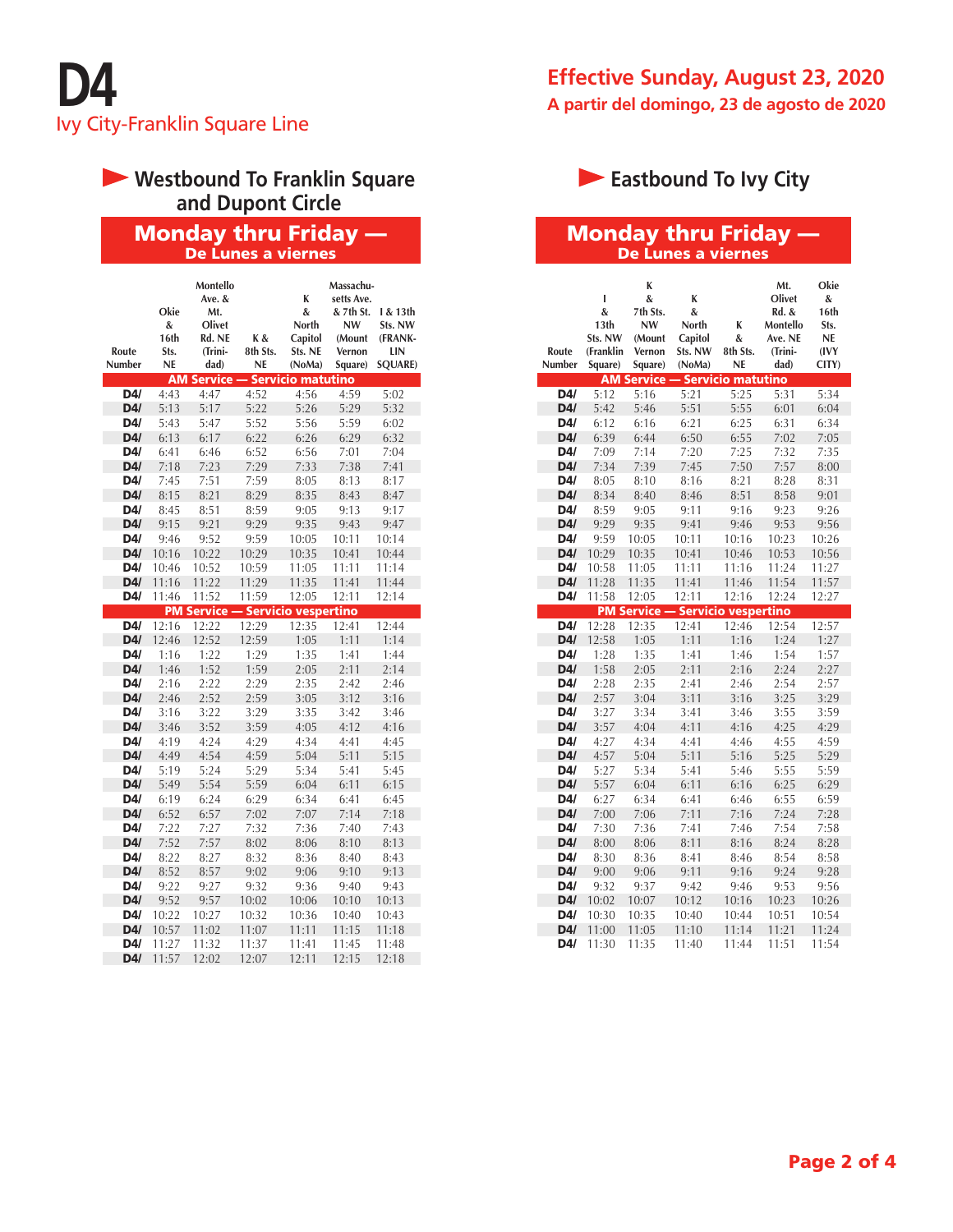## **Westbound To Franklin Square**

|                 |                                 | <b>Saturday</b>                                                  |                                 | <b>- Sábados</b>                                |                                                                                  |                                                         |
|-----------------|---------------------------------|------------------------------------------------------------------|---------------------------------|-------------------------------------------------|----------------------------------------------------------------------------------|---------------------------------------------------------|
| Route<br>Number | Okie<br>&<br>16th<br>Sts.<br>NE | Montello<br>Ave. &<br>Mt.<br>Olivet<br>Rd. NE<br>(Trini-<br>dad) | K<br>&<br>8th Sts.<br><b>NE</b> | K<br>&<br>North<br>Capitol<br>Sts. NE<br>(NoMa) | Massachu-<br>setts Ave.<br>& 7th St.<br><b>NW</b><br>(Mount<br>Vernon<br>Square) | I & 13th<br>Sts. NW<br>(FRANK-<br>LIN<br><b>SQUARE)</b> |
|                 |                                 | <b>AM Service</b>                                                |                                 | Servicio matutino                               |                                                                                  |                                                         |
| D4/             | 5:15                            | 5:18                                                             | 5:23                            | 5:27                                            | 5:32                                                                             | 5:36                                                    |
| D4/             | 5:44                            | 5:47                                                             | 5:52                            | 5:56                                            | 6:01                                                                             | 6:05                                                    |
| D4/             | 6:14                            | 6:17                                                             | 6:22                            | 6:26                                            | 6:31                                                                             | 6:35                                                    |
| D4/<br>D4/      | 6:44                            | 6:47                                                             | 6:52                            | 6:56                                            | 7:01                                                                             | 7:05                                                    |
|                 | 7:14                            | 7:17                                                             | 7:22                            | 7:26                                            | 7:31                                                                             | 7:35                                                    |
| D4/<br>D4/      | 7:44                            | 7:47                                                             | 7:52<br>8:22                    | 7:56<br>8:26                                    | 8:01                                                                             | 8:05                                                    |
| D4/             | 8:14<br>8:44                    | 8:17<br>8:47                                                     | 8:52                            | 8:56                                            | 8:31<br>9:01                                                                     | 8:35<br>9:05                                            |
| D4/             | 9:14                            | 9:17                                                             | 9:22                            | 9:27                                            | 9:33                                                                             | 9:38                                                    |
| D4/             | 9:44                            | 9:47                                                             | 9:52                            | 9:57                                            | 10:03                                                                            | 10:08                                                   |
| D4/             | 10:14                           | 10:17                                                            | 10:22                           | 10:27                                           | 10:33                                                                            | 10:38                                                   |
| D4/             | 10:44                           | 10:47                                                            | 10:52                           | 10:57                                           | 11:03                                                                            | 11:08                                                   |
| D4/             | 11:14                           | 11:17                                                            | 11:22                           | 11:27                                           | 11:33                                                                            | 11:38                                                   |
| D4/             | 11:44                           | 11:47                                                            | 11:52                           | 11:57                                           | 12:03                                                                            | 12:08                                                   |
|                 | <b>PM</b>                       | Service -                                                        |                                 | <b>Servicio vespertino</b>                      |                                                                                  |                                                         |
| D4/             | 12:14                           | 12:17                                                            | 12:22                           | 12:27                                           | 12:33                                                                            | 12:38                                                   |
| D4/             | 12:44                           | 12:47                                                            | 12:52                           | 12:57                                           | 1:03                                                                             | 1:08                                                    |
| D4/             | 1:14                            | 1:17                                                             | 1:22                            | 1:27                                            | 1:33                                                                             | 1:38                                                    |
| D4/             | 1:44                            | 1:47                                                             | 1:52                            | 1:57                                            | 2:03                                                                             | 2:08                                                    |
| D4/             | 2:14                            | 2:17                                                             | 2:22                            | 2:27                                            | 2:33                                                                             | 2:38                                                    |
| D4/             | 2:44                            | 2:47                                                             | 2:52                            | 2:57                                            | 3:03                                                                             | 3:08                                                    |
| D4/             | 3:14                            | 3:17                                                             | 3:22                            | 3:27                                            | 3:33                                                                             | 3:38                                                    |
| D4/             | 3:44                            | 3:47                                                             | 3:52                            | 3:57                                            | 4:03                                                                             | 4:08                                                    |
| D4/             | 4:14                            | 4:17                                                             | 4:22                            | 4:27                                            | 4:33                                                                             | 4:38                                                    |
| D4/             | 4:44                            | 4:47                                                             | 4:52                            | 4:57                                            | 5:03                                                                             | 5:08                                                    |
| D4/             | 5:14                            | 5:17                                                             | 5:22                            | 5:27                                            | 5:33                                                                             | 5:38                                                    |
| D4/             | 5:44                            | 5:47                                                             | 5:52                            | 5:57                                            | 6:03                                                                             | 6:08                                                    |
| D4/             | 6:14                            | 6:17                                                             | 6:22                            | 6:27                                            | 6:33                                                                             | 6:38                                                    |
| D4/             | 6:47                            | 6:50                                                             | 6:55                            | 6:59                                            | 7:04                                                                             | 7:08                                                    |
| D4/             | 7:17                            | 7:20                                                             | 7:25                            | 7:29                                            | 7:34                                                                             | 7:38                                                    |
| D4/             | 7:47                            | 7:50                                                             | 7:55                            | 7:59                                            | 8:04                                                                             | 8:08                                                    |
| D4/             | 8:17                            | 8:20                                                             | 8:25                            | 8:29                                            | 8:34                                                                             | 8:38                                                    |
| D4/             | 8:47                            | 8:50                                                             | 8:55                            | 8:59                                            | 9:04                                                                             | 9:08                                                    |
| D4/             | 9:18                            | 9:21                                                             | 9:25                            | 9:29                                            | 9:34                                                                             | 9:38                                                    |
| D4/             | 9:48                            | 9:51                                                             | 9:55                            | 9:59                                            | 10:04                                                                            | 10:08                                                   |
| D4/             | 10:18                           | 10:21                                                            | 10:25                           | 10:29                                           | 10:34                                                                            | 10:38                                                   |
| D4/             | 10:48                           | 10:51                                                            | 10:55                           | 10:59                                           | 11:04                                                                            | 11:08                                                   |
| D4/             | 11:18                           | 11:21                                                            | 11:25                           | 11:29                                           | 11:34                                                                            | 11:38                                                   |
| D4/             | 11:48                           | 11:51                                                            | 11:55                           | 11:59                                           | 12:04                                                                            | 12:08                                                   |

*On four Federal holidays, Columbus Day, Veterans' Day, Martin Luther King, Jr. Day, and Presidents' Day, the Saturday schedule will be in effect.*

*Metrobus proveerá servicio con horario de sábado durante los cuatro días festivos de Columbus Day, Veterans Day, Martin Luther King Jr. Day, y Presidents' Day.*

#### **Effective Sunday, August 23, 2020 A partir del domingo, 23 de agosto de 2020**

### **Eastbound To Ivy City**

|                        |                                                               | Saturday                                                       |                                                 | - Sábados                    |                                                                  |                                                      |
|------------------------|---------------------------------------------------------------|----------------------------------------------------------------|-------------------------------------------------|------------------------------|------------------------------------------------------------------|------------------------------------------------------|
| Route<br><b>Number</b> | ı<br>&<br>13 <sub>th</sub><br>Sts. NW<br>(Franklin<br>Square) | K<br>&<br>7th Sts.<br><b>NW</b><br>(Mount<br>Vernon<br>Square) | K<br>&<br>North<br>Capitol<br>Sts. NW<br>(NoMa) | K &<br>8th Sts.<br><b>NE</b> | Mt.<br>Olivet<br>Rd. &<br>Montello<br>Ave. NE<br>(Trini-<br>dad) | Okie<br>&<br>16th<br>Sts.<br><b>NE</b><br>(IVY CITY) |
|                        |                                                               | <b>AM Service</b>                                              |                                                 | <b>Servicio matutino</b>     |                                                                  |                                                      |
| D4/                    | 5:43                                                          | 5:47                                                           | 5:51                                            | 5:55                         | 6:01                                                             | 6:04                                                 |
| D4/                    | 6:13                                                          | 6:17                                                           | 6:21                                            | 6:25                         | 6:31                                                             | 6:34                                                 |
| D4/                    | 6:43                                                          | 6:47                                                           | 6:51                                            | 6:55                         | 7:01                                                             | 7:04                                                 |
| D4/                    | 7:13                                                          | 7:17                                                           | 7:21                                            | 7:25                         | 7:31                                                             | 7:34                                                 |
| D4/                    | 7:43                                                          | 7:47                                                           | 7:51                                            | 7:55                         | 8:01                                                             | 8:04                                                 |
| D4/                    | 8:13                                                          | 8:17                                                           | 8:21                                            | 8:26                         | 8:33                                                             | 8:36                                                 |
| D4/                    | 8:43                                                          | 8:47                                                           | 8:51                                            | 8:56                         | 9:03                                                             | 9:06                                                 |
| D4/                    | 9:13                                                          | 9:17                                                           | 9:21                                            | 9:26                         | 9:33                                                             | 9:36                                                 |
| D4/                    | 9:43                                                          | 9:48                                                           | 9:53                                            | 9:58                         | 10:05                                                            | 10:09                                                |
| D4/                    | 10:13                                                         | 10:18                                                          | 10:23                                           | 10:28                        | 10:35                                                            | 10:39                                                |
| D4/                    | 10:43                                                         | 10:48                                                          | 10:53                                           | 10:58                        | 11:05                                                            | 11:09                                                |
| D4/                    | 11:13                                                         | 11:18                                                          | 11:23                                           | 11:28                        | 11:35                                                            | 11:39                                                |
| D4/                    | 11:43                                                         | 11:48                                                          | 11:53                                           | 11:58                        | 12:05                                                            | 12:09                                                |
|                        |                                                               | <b>PM Service</b>                                              |                                                 | <b>Servicio vespertino</b>   |                                                                  |                                                      |
| D4/                    | 12:13                                                         | 12:18                                                          | 12:23                                           | 12:28                        | 12:35                                                            | 12:39                                                |
| D4/                    | 12:43                                                         | 12:48                                                          | 12:53                                           | 12:58                        | 1:05                                                             | 1:09                                                 |
| D4/                    | 1:13                                                          | 1:18                                                           | 1:23                                            | 1:28                         | 1:35                                                             | 1:39                                                 |
| D4/                    | 1:43                                                          | 1:48                                                           | 1:53                                            | 1:58                         | 2:05                                                             | 2:09                                                 |
| D4/                    | 2:13                                                          | 2:18                                                           | 2:23                                            | 2:28                         | 2:35                                                             | 2:39                                                 |
| D4/                    | 2:43                                                          | 2:48                                                           | 2:53                                            | 2:58                         | 3:05                                                             | 3:09                                                 |
| D4/                    | 3:13                                                          | 3:18                                                           | 3:23                                            | 3:28                         | 3:35                                                             | 3:39                                                 |
| D4/                    | 3:43                                                          | 3:48                                                           | 3:53                                            | 3:58                         | 4:05                                                             | 4:09                                                 |
| D4/                    | 4:13                                                          | 4:18                                                           | 4:23                                            | 4:28                         | 4:35                                                             | 4:39                                                 |
| D4/                    | 4:43                                                          | 4:48                                                           | 4:53                                            | 4:58                         | 5:05                                                             | 5:09                                                 |
| D4/                    | 5:13                                                          | 5:18                                                           | 5:23                                            | 5:28                         | 5:35                                                             | 5:39                                                 |
| D4/                    | 5:43                                                          | 5:48                                                           | 5:53                                            | 5:58                         | 6:05                                                             | 6:09                                                 |
| D4/                    | 6:13                                                          | 6:18                                                           | 6:23                                            | 6:28                         | 6:35                                                             | 6:39                                                 |
| D4/                    | 6:43                                                          | 6:48                                                           | 6:53                                            | 6:58                         | 7:05                                                             | 7:09                                                 |
| D4/                    | 7:13                                                          | 7:18                                                           | 7:23                                            | 7:28                         | 7:35                                                             | 7:39                                                 |
| D4/                    | 7:43                                                          | 7:48                                                           | 7:53                                            | 7:58                         | 8:05                                                             | 8:09                                                 |
| D4/                    | 8:13                                                          | 8:18                                                           | 8:23                                            | 8:28                         | 8:35                                                             | 8:39                                                 |
| D4/                    | 8:43                                                          | 8:48                                                           | 8:53                                            | 8:58                         | 9:05                                                             | 9:09                                                 |
| D4/                    | 9:13                                                          | 9:18                                                           | 9:23                                            | 9:28                         | 9:35                                                             | 9:39                                                 |
| D4/                    | 9:43                                                          | 9:48                                                           | 9:53                                            | 9:58                         | 10:05                                                            | 10:09                                                |
| D4/                    | 10:13                                                         | 10:18                                                          | 10:23                                           | 10:28                        | 10:35                                                            | 10:39                                                |
| D4/                    | 10:43                                                         | 10:47                                                          | 10:51                                           | 10:56                        | 11:02                                                            | 11:05                                                |
| D4/                    | 11:13                                                         | 11:17                                                          | 11:21                                           | 11:26                        | 11:32                                                            | 11:35                                                |
| D4/                    | 11:43                                                         | 11:47                                                          | 11:51                                           | 11:56                        | 12:02                                                            | 12:05                                                |

*On four Federal holidays, Columbus Day, Veterans' Day, Martin Luther King, Jr. Day, and Presidents' Day, the Saturday schedule will be in effect.*

*Metrobus proveerá servicio con horario de sábado durante los cuatro días festivos de Columbus Day, Veterans Day, Martin Luther King Jr. Day, y Presidents' Day.*